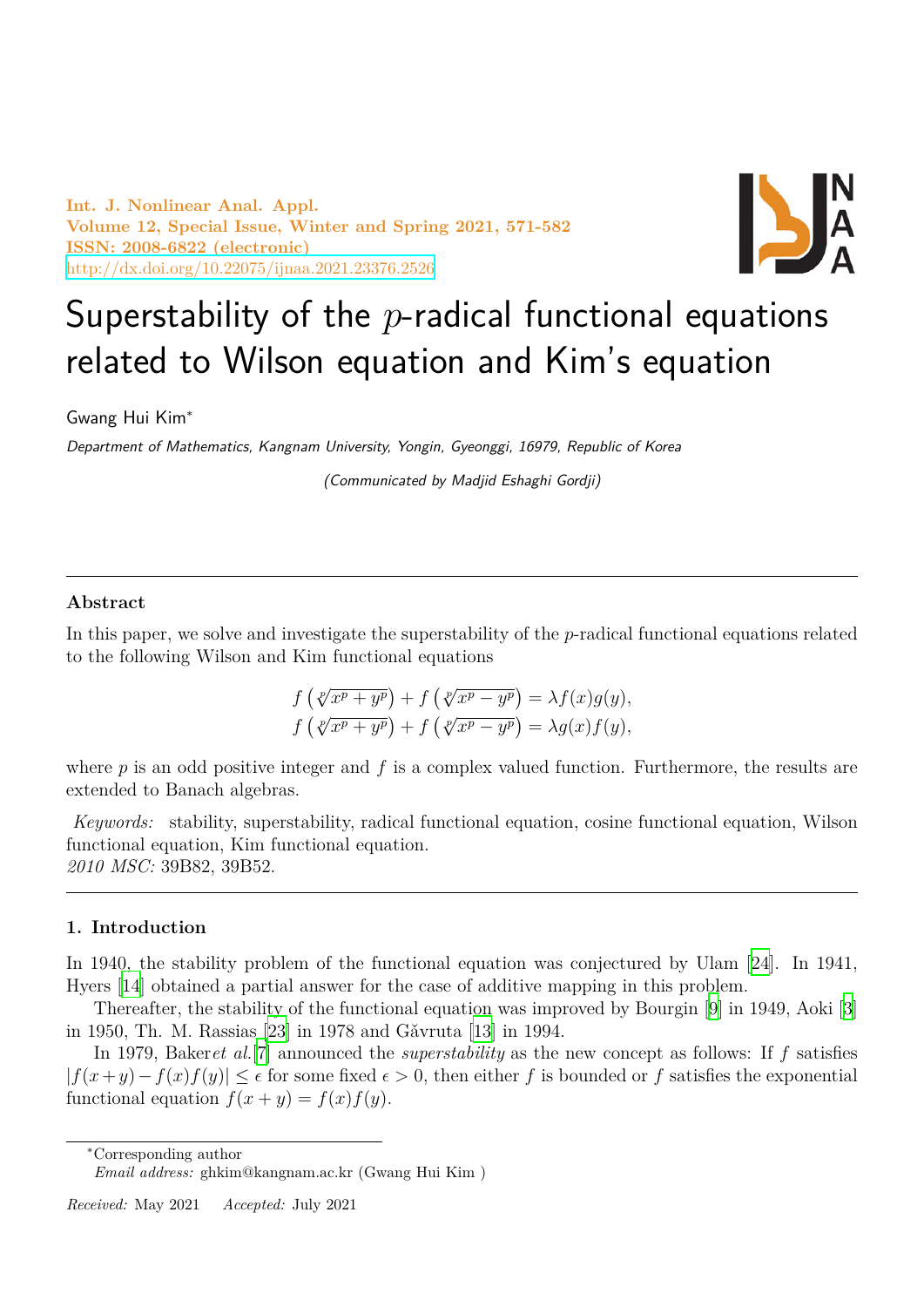D'Alembert [1] in 1769 (see Kannappen's book [16]) introduced the cosine functional equation

<span id="page-1-6"></span><span id="page-1-0"></span>
$$
f(x + y) + f(x - y) = 2f(x)f(y),
$$
 (C)

and which super[st](#page-10-3)ability was proved by Baker [6] i[n 19](#page-11-2)80.

Baker's result was generalized by Badora [4] in 1998 to a noncommutative group under the Kannappen condition [15]:  $f(x + y + z) = f(x + z + y)$ , and it again was improved by Badora and Ger [5] in 2002 under the condition  $|f(x + y) + f(x - y) - 2f(x)f(y)| \leq \varphi(x)$  $|f(x + y) + f(x - y) - 2f(x)f(y)| \leq \varphi(x)$  $|f(x + y) + f(x - y) - 2f(x)f(y)| \leq \varphi(x)$  or  $\varphi(y)$ .

The cosine (d'Alembert) functional equation [\(](#page-10-5)C) was generalized to the following:

$$
f(x + y) + f(x - y) = 2f(x)g(y),
$$
\n(W)

$$
f(x + y) + f(x - y) = 2g(x)f(y),
$$
 (K)

in which  $(W)$  is called the Wilson equation, and  $(K)$  arised by Kim was appeared in Kannappan and Kim's paper ([17]).

The superstability of the cosine (C), Wilson (*W*) and Kim (*K*) function equations were founded in Badora[, G](#page-1-1)er, Kannappan and Kim ([8, 17, 18, 2[1\]\)](#page-1-2).

In 2009, Eshag[hi G](#page-11-3)ordji and Parviz [12] introduced the radical funtional equation related to the quadratic functional equation

<span id="page-1-2"></span><span id="page-1-1"></span>
$$
f(\sqrt{x^2 + y^2}) = f(x) + f(y).
$$
 (R)

In [20], Kim introduced the trigono[metr](#page-10-7)ic functional equation as the Pexider-type's as following:

$$
f(x + y) + f(x - y) = \lambda f(x)f(y),
$$
\n(1.1)

$$
f(x+y) + f(x-y) = \lambda f(x)g(y),\tag{1.2}
$$

<span id="page-1-10"></span><span id="page-1-8"></span>
$$
f(x+y) + f(x-y) = \lambda g(x)f(y),\tag{1.3}
$$

$$
f(x + y) \pm f(x - y) = \lambda g(x)h(y),
$$
  

$$
f(x + y) \pm g(x - y) = \lambda h(x)k(y).
$$

Recently, Almahalebi*et al.*[2] obtained the superstability in Hyer's sense for the *p*-radical functional equations related to Wilson equation and Kim's equation.

The aim of this paper is to solve and investigate the superstability in Gavurta's sense for the *p*-radical functional equations [re](#page-10-8)lated to Wilson and Kim's equations as following:

$$
f\left(\sqrt[p]{x^p + y^p}\right) + f\left(\sqrt[p]{x^p - y^p}\right) = 2f(x)f(y),
$$
  
\n
$$
f\left(\sqrt[p]{x^p + y^p}\right) + f\left(\sqrt[p]{x^p - y^p}\right) = \lambda f(x)f(y),
$$
  
\n
$$
(C_r^{\lambda})
$$

$$
f\left(\sqrt[p]{x^p + y^p}\right) + f\left(\sqrt[p]{x^p - y^p}\right) = \lambda f(x)f(y),\tag{C_r^{\lambda}}
$$

$$
f\left(\sqrt[p]{x^p + y^p}\right) + f\left(\sqrt[p]{x^p - y^p}\right) = 2f(x)g(y),\tag{W_r}
$$

<span id="page-1-9"></span><span id="page-1-7"></span><span id="page-1-5"></span>
$$
f\left(\sqrt[p]{x^p + y^p}\right) + f\left(\sqrt[p]{x^p - y^p}\right) = \lambda f(x)g(y), \qquad (W_r^{\lambda})
$$

$$
f\left(\sqrt[p]{x^p + y^p}\right) + f\left(\sqrt[p]{x^p - y^p}\right) = 2g(x)f(y).
$$
\n(K<sub>r</sub>)

<span id="page-1-11"></span><span id="page-1-4"></span><span id="page-1-3"></span>
$$
f\left(\sqrt[p]{x^p + y^p}\right) + f\left(\sqrt[p]{x^p - y^p}\right) = \lambda g(x)f(y). \tag{K_r^{\lambda}}
$$

In this paper, let R be the field of real numbers,  $\mathbb{R}_+ = [0, \infty)$  and C be the field of complex numbers. We may assume that f is a nonzero function,  $\varepsilon$  is a nonnegative real number,  $\varphi : \mathbb{R} \to \mathbb{R}_+$ is a given nonnegative function and *p* is an odd nonnegative integer.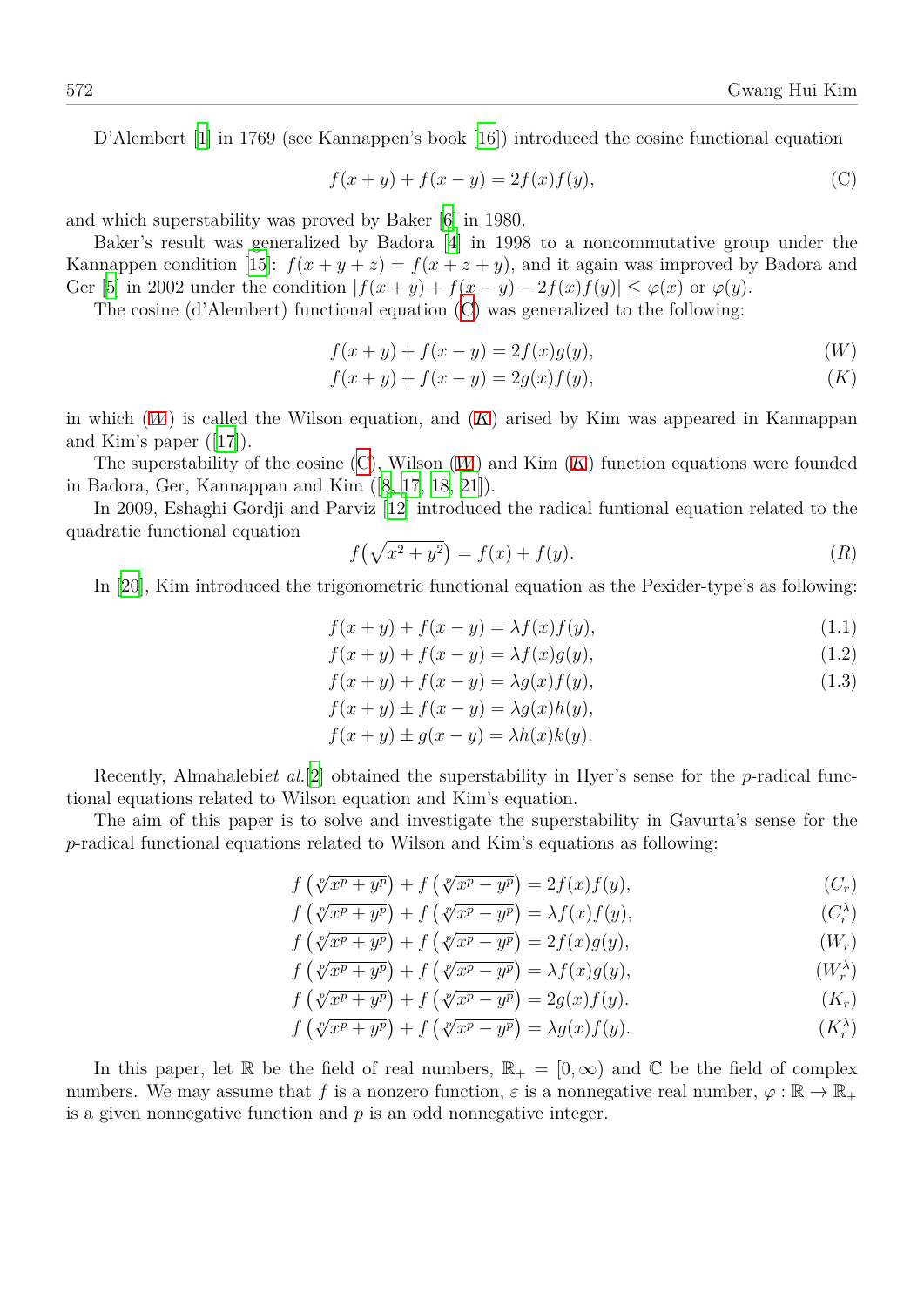### 2. Superstability of the *p*-radical Wilson equation $(W_r^{\lambda})$  and Kim's eqaution $(K_r^{\lambda})$ .

In this section, we find a soulution and investigate the superstability of *p*-radical functional equations related to the Wilson tpe equation( $W_r^{\lambda}$ ) and the Kim type equation  $(K_r^{\lambda})$ .

In the following lemmas, we obtain a solution of the f[uncti](#page-1-3)onal equations  $(C_r^{\lambda})$ ,  $(W_r^{\lambda})$  and  $(K_r^{\lambda})$ , which check can be easy.

**Lemma 2.1.** A [f](#page-1-5)unction  $f : \mathbb{R} \to \mathbb{C}$  $f : \mathbb{R} \to \mathbb{C}$  $f : \mathbb{R} \to \mathbb{C}$  satisfies  $(C_r^{\lambda})$  if and only if  $f(x) = F(x^p)$  f[or](#page-1-4) all  $x \in \mathbb{R}$ , where *F* is a solution of (1.1). In particular, for the case  $\lambda = 2$ , a function  $f : \mathbb{R} \to \mathbb{C}$  sati[sfies](#page-1-3)  $(C_r)$  i[f an](#page-1-4)d *only if*  $f(x) = \cos(x^p)$  *for all*  $x \in \mathbb{R}$ *, namely, F is a solution of* (C)

**Lemma 2.2.** A fu[ncti](#page-1-6)on  $f, g : \mathbb{R} \to \mathbb{C}$  satisfies  $(W_r^{\lambda})$  $(W_r^{\lambda})$  $(W_r^{\lambda})$  if and only if  $f(x) = F(x^p)$  $f(x) = F(x^p)$  $f(x) = F(x^p)$  and  $g(x) = G(x^p)$ , *where F* and *G* are solutions of (1.2). In particular, for the ca[se](#page-1-0)  $\lambda = 2$ , a function  $f, g : \mathbb{R} \to \mathbb{C}$ satisfies  $(W_r)$  if and only if  $f(x) = F(x^p) = \sin(x^p)$  and  $g(x) = G(x^p) = \cos(x^p)$ , where F and G are *solutions of equation* (*W*)*.*

**Lemma [2.3](#page-1-9).** *A function*  $f, g : \mathbb{R} \to \mathbb{C}$  *satisfies the functional equation*  $(K_r^{\lambda})$  *if and only if*  $f(x) =$  $F(x^p)$  *and*  $g(x) = G(x^p)$ *, where F and G are solutions of* (1.3)*. In particular, for the case*  $\lambda = 2$ *, a* function  $f, g : \mathbb{R} \to \mathbb{C}$  [sa](#page-1-1)tisfies  $(K_r)$  if and only if  $f(x) = F(x^p)$  and  $g(x) = G(x^p)$ , where F and G *are solutions of* (*K*)*.*

Now we investigate the supe[rsta](#page-1-11)bility of the Wilson equ[atio](#page-1-10)n  $(W_r^{\lambda})$  and the Kim's equation  $(K_r^{\lambda})$ .

<span id="page-2-1"></span>**Theorem 2.4.** *Assume that*  $f, g : \mathbb{R} \to \mathbb{C}$  *satisfy the inequality* 

$$
|f\left(\sqrt[p]{x^p + y^p}\right) + f\left(\sqrt[p]{x^p - y^p}\right) - \lambda g(x)f(y)| \le \begin{cases} (i) & \varphi(x) \\ (ii) & \varphi(y) \end{cases} and \varphi(x). \tag{2.1}
$$

*Then*

<span id="page-2-0"></span>*(i) either f is bounded or g satisfies*  $(C_r^{\lambda})$ *,* 

(ii) either  $g(or f)$  is bounded or g satisfies  $(C_r^{\lambda})$ , and f and g satisfy  $(K_r^{\lambda})$  and  $(W_r^{\lambda})$ .

**Proof.** (i) Assume that *f* is unbounde[d. T](#page-1-5)hen we can choose  $\{y_n\}$  such that  $0 \neq |f(y_n)| \to \infty$  as *n → ∞*.

Putting  $y = y_n$  in (2.1) and dividing both si[des](#page-1-5) by  $\lambda f(y_n)$ , we have

$$
\left| \frac{f\left(\sqrt[p]{x^p + y_n^p}\right) + f\left(\sqrt[p]{x^p - y_n^p}\right)}{\lambda f(y_n)} - g(x) \right| \le \frac{\varphi(x)}{\lambda f(y_n)}.\tag{2.2}
$$

As  $n \to \infty$  in (2.2), we get

$$
g(x) = \lim_{n \to \infty} \frac{f\left(\sqrt[p]{x^p + y_n^p}\right) + f\left(\sqrt[p]{x^p - y_n^p}\right)}{\lambda f(y_n)}
$$
\n(2.3)

for all  $x \in \mathbb{R}$ .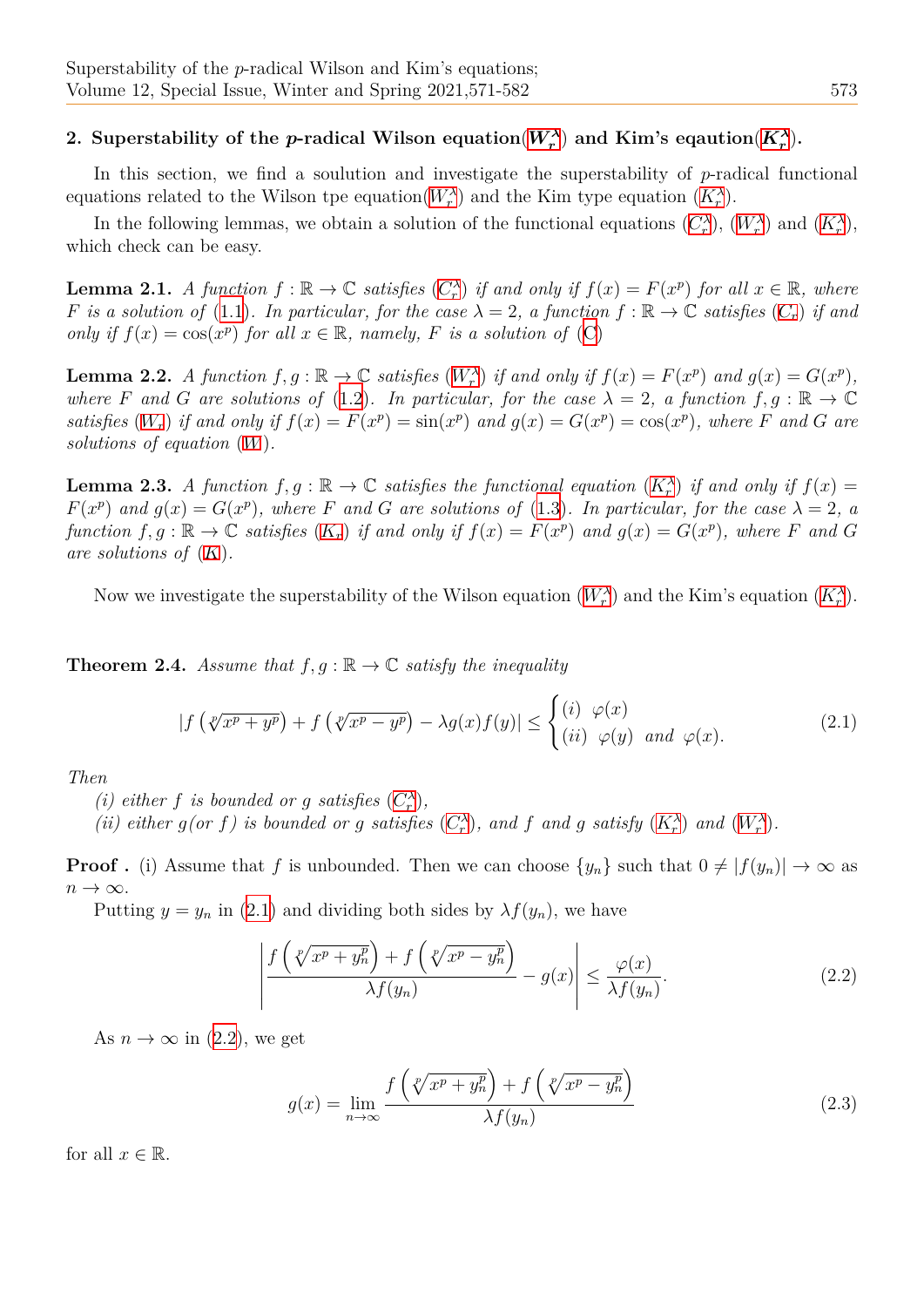Replacing *y* by  $\sqrt[p]{y^p + y_n^p}$  and  $\sqrt[p]{y^p - y_n^p}$  in (2.1), we obtain

$$
|\left(f\left(\sqrt[p]{x^p + (y^p + y_n^p)}\right) + f\left(\sqrt[p]{x^p - (y^p + y_n^p)}\right) - \lambda g(x)f(\sqrt[p]{y^p + y_n^p})\right| \le \varphi(x),\tag{2.4}
$$

<span id="page-3-0"></span>
$$
\left| \left( f \left( \sqrt[p]{x^p + (y^p - y_n^p)} \right) + f \left( \sqrt[p]{x^p - (y^p - y_n^p)} \right) - \lambda g(x) f (\sqrt[p]{y^p - y_n^p}) \right| \le \varphi(x),\n\tag{2.5}
$$

for all  $x, y, y_n \in \mathbb{R}$ . By (2.4) and (2.5), we obtain

<span id="page-3-1"></span>
$$
\begin{aligned} \left| f\left(\sqrt[p]{x^p + (y^p + y_n^p)}\right) + f\left(\sqrt[p]{x^p + (y^p - y_n^p)}\right) + f\left(\sqrt[p]{x^p - (y^p - y_n^p)}\right) \right| \\ + f\left(\sqrt[p]{x^p - (y^p + y_n^p)}\right) - \lambda g(x) [f(\sqrt[p]{y^p + y_n^p}) + f(\sqrt[p]{y^p - y_n^p})] \le 2\varphi(x) \end{aligned}
$$

for all  $x, y, y_n \in \mathbb{R}$ .

This implies that

$$
\begin{split}\n&\left|\frac{f\left(\sqrt[p]{(x^p+y^p)}+y_n^p\right)+f\left(\sqrt[p]{(x^p+y^p)}-y_n^p\right)}{\lambda f(y_n)}\right| \\
&+\frac{f\left(\sqrt[p]{(x^p-y^p)}+y_n^p\right)+f\left(\sqrt[p]{(x^p-y^p)}-y_n^p\right)}{\lambda f(y_n)} \\
&-\lambda g(x)\frac{f(\sqrt[p]{y^p+y_n^p})+f(\sqrt[p]{y^p-y_n^p})}{\lambda f(y_n)}\right| \leq \frac{2\varphi(x)}{\lambda f(y_n)}\n\end{split} \tag{2.6}
$$

for all  $x, y, y_n \in \mathbb{R}$ .

Letting  $n \to \infty$  in (2.6), we obtain the desired result  $(C_r^{\lambda})$  by applying (2.3).

For the proof of the case (ii), first we show that  $f$  (or  $g$ ) is unbounded if and only if  $g$  (or  $f$ ) is also unbounded. Putting  $y = 0$  in (2.1) (ii), we obtain

<span id="page-3-3"></span><span id="page-3-2"></span>
$$
|f(x) - \frac{\lambda}{2}g(x)f(0)| \le \frac{\varphi(0)}{2}
$$
 (2.7)

for all  $x \in \mathbb{R}$ . If *g* is bounded, then [by](#page-2-0) (2.7), we have

$$
|f(x)| = |f(x) - \frac{\lambda}{2}g(x)f(0) + \frac{\lambda}{2}g(x)f(0)| \le \frac{\varphi(0)}{2} + |\frac{\lambda}{2}g(x)f(0)|,
$$

which shows that *f* is also bounded.

On the other hand, if *f* is bounded, then we choose  $y_0 \in \mathbb{R}$  such that  $f(y_0) \neq 0$ , and then by (2.1) we can obtain

$$
|g(x)| - \left| \frac{f\left(\sqrt[p]{x^p + y_0^p}\right) + f\left(\sqrt[p]{x^p - y_0^p}\right)}{\lambda f(y_0)} \right|
$$
  
 
$$
\leq \left| \frac{f\left(\sqrt[p]{x^p + y_0^p}\right) + f\left(\sqrt[p]{x^p - y_0^p}\right)}{\lambda f(y_0)} - g(x) \right| \leq \frac{\varphi(y_0)}{\lambda |f(y_0)|}
$$
(2.8)

and it follows that *g* is also bounded on R*.*

That is, if  $f$  (or  $g$ ) is unbounded, then so is  $g$  (or  $f$ ).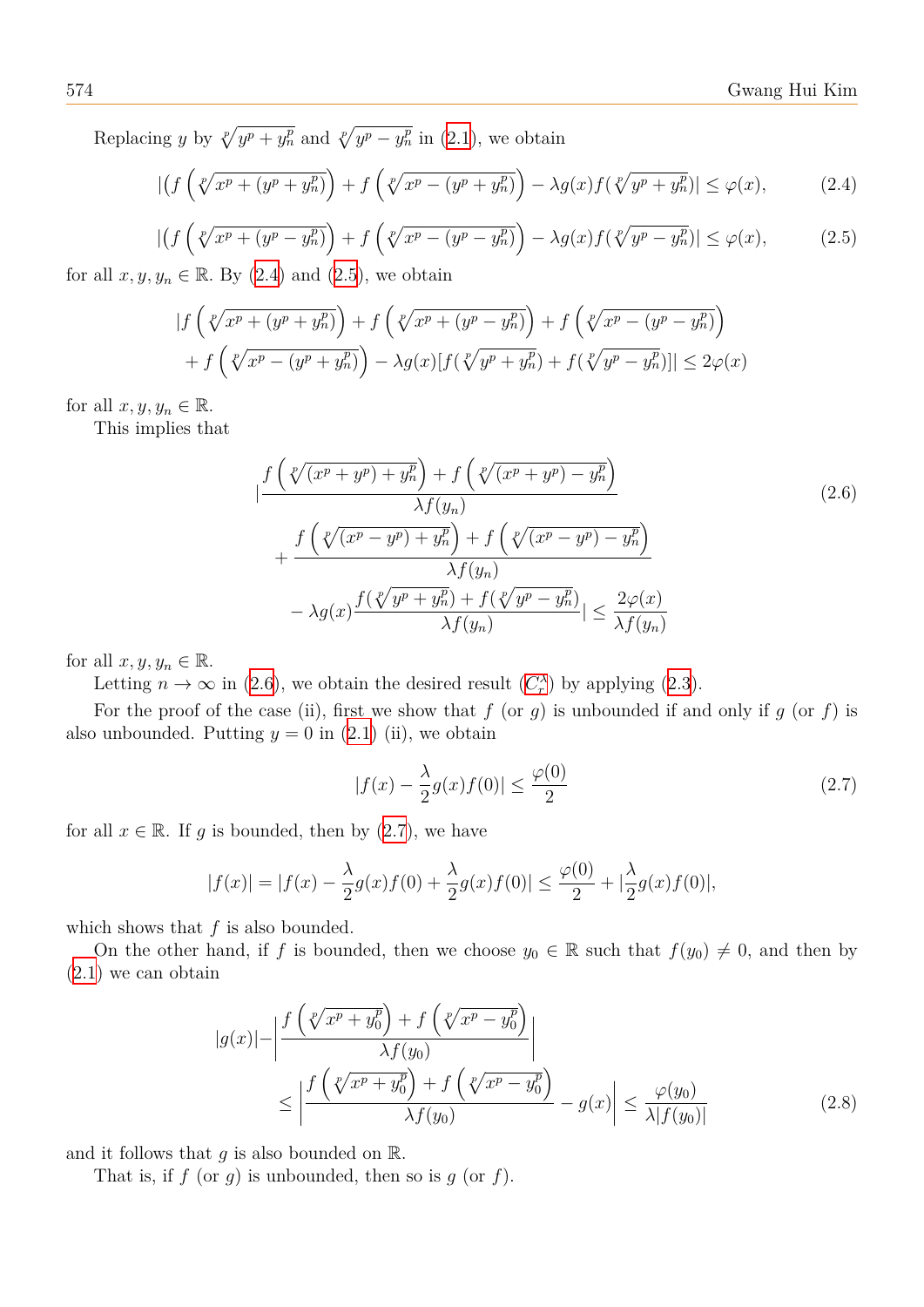Let *g* be unbounded. Then *f* is also unbounded. So we can choose sequences  $\{x_n\}$  and  $\{y_n\}$  in R such that  $g(x_n) \neq 0$  and  $|g(x_n)| \to \infty$ ,  $f(y_n) \neq 0$  and  $|f(y_n)| \to \infty$  as  $n \to \infty$ .

For the case  $\varphi(y)$  in (2.1) (ii), taking  $x = x_n$ , we deduce

$$
\lim_{n \to \infty} \frac{f\left(\sqrt[p]{x_n^p + y^p}\right) + f\left(\sqrt[p]{x_n^p - y^p}\right)}{\lambda g(x_n)} = f(y) \tag{2.9}
$$

for all  $y \in \mathbb{R}$ . Using (2.1) we have

$$
\left| f\left(\sqrt[p]{(x_n^p + x^p) + y^p}\right) + f\left(\sqrt[p]{(x_n^p + x^p) - y^p}\right) - \lambda g(\sqrt[p]{x_n^p + x^p}) f(y) \right| \right|
$$
\n
$$
+ f\left(\sqrt[p]{(x_n^p - x^p) + y^p}\right) + f\left(\sqrt[p]{(x_n^p - x^p) - y^p}\right) - \lambda g(\sqrt[p]{x_n^p - x^p}) f(y) \le 2\varphi(y)
$$
\n
$$
(2.10)
$$

for all  $x, y \in \mathbb{R}$  and all  $n \in \mathbb{N}$ .

Consequently,

<span id="page-4-1"></span><span id="page-4-0"></span>
$$
\left| \frac{f\left(\sqrt[p]{x_n^p + (x^p + y^p)}\right) + f\left(\sqrt[p]{x_n^p - (x^p + y^p)}\right)}{\lambda g(x_n)}\right|
$$
\n
$$
+ \frac{f\left(\sqrt[p]{x_n^p + (x^p - y^p)}\right) + f\left(\sqrt[p]{x_n^p - (x^p - y^p)}\right)}{\lambda g(x_n)}
$$
\n
$$
- \frac{\lambda g(\sqrt[p]{x_n^p + x^p}) + g(\sqrt[p]{x_n^p - x^p})}{\lambda g(x_n)} f(y) \le \frac{2\varphi(y)}{\lambda g(x_n)},
$$
\n(2.11)

for all  $x, y \in \mathbb{R}$  and all  $n \in \mathbb{N}$ .

Take the limit as  $n \to \infty$  with the use of  $|g(x_n)| \to \infty$  in (2.11). Since *g* satisfies  $(C_r^{\lambda})$  by (i), we get that *f* and *g* are solutions of  $(K_r^{\lambda})$ ,

Next, replace  $(x, y)$  by  $(\sqrt[p]{x_n^p + y^p}, x)$  and replace  $(x, y)$  by  $(\sqrt[p]{x_n^p - y^p}, x)$  for the case  $\varphi(y)$  in  $(2.1)$  (ii), respectively. Let us follows the same procedure as from  $(2.10)$  to  $(2.11)$ . Then

$$
\begin{split} &|f\left(\sqrt[p]{(x_n^p + y^p) + x^p}\right) + f\left(\sqrt[p]{(x_n^p + y^p) - x^p}\right) - \lambda g(\sqrt[p]{x_n^p + y^p})f(x) \\ &+ f\left(\sqrt[p]{(x_n^p - y^p) + x^p}\right) + f\left(\sqrt[p]{(x_n^p - y^p) - x^p}\right) - \lambda g(\sqrt[p]{x_n^p - y^p})f(x)| \le 2\varphi(y). \end{split}
$$

Hence we have

$$
\left| \frac{f\left(\sqrt[p]{x_n^p + (x^p + y^p)}\right) + f\left(\sqrt[p]{x_n^p - (x^p + y^p)}\right)}{\lambda g(x_n)}\right|
$$
  
+ 
$$
\frac{f\left(\sqrt[p]{x_n^p + (x^p - y^p)}\right) + f\left(\sqrt[p]{x_n^p - (x^p - y^p)}\right)}{\lambda g(x_n)}
$$
  
- 
$$
\frac{\lambda g(\sqrt[p]{x_n^p + y^p}) + g(\sqrt[p]{x_n^p - y^p})}{\lambda g(x_n)} f(x) \le \frac{2\varphi(y)}{\lambda g(x_n)},
$$
(2.12)

for all  $x, y \in \mathbb{R}$  and all  $n \in \mathbb{N}$ .

Then, by appling (2.9) and (i)'s result, it follows from (2.12) that *f* and *g* are solutions of  $(W_r^{\lambda})$ . □

<span id="page-4-2"></span>By a similar process of the proof of Theorem 2.1, we can prove the following theorem.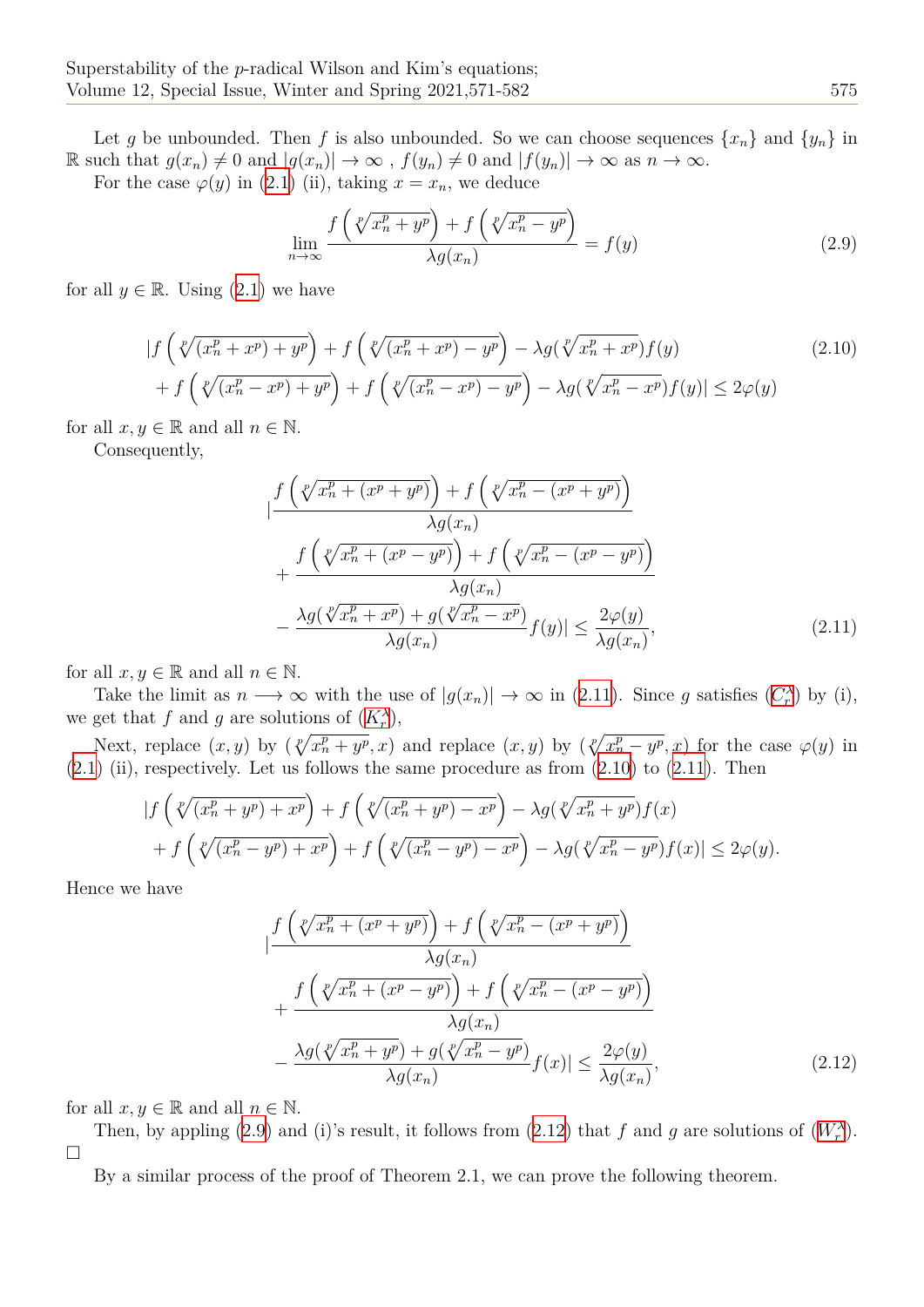**Theorem 2.5.** *Assume that*  $f, g : \mathbb{R} \to \mathbb{C}$  *satisfy the inequality* 

$$
|f(\sqrt[p]{x^p + y^p}) + f(\sqrt[p]{x^p - y^p}) - \lambda f(x)g(y)| \le \begin{cases} (i) \varphi(y) \\ (ii) \varphi(x) \text{ and } \varphi(y). \end{cases} (2.13)
$$

*Then*

<span id="page-5-0"></span>*(i) either f is bounded or g satisfies*  $(C_r^{\lambda})$ *,* 

(ii) either  $g(or f)$  is bounded or g satisfies  $(C_r^{\lambda})$ , and f and g satisfy  $(K_r^{\lambda})$  and  $(W_r^{\lambda})$ .

**Proof**. The proof follows from that of Theorem 2.4. Let us choose  $\{x_n\}$  in R such that  $0 \neq$  $|f(x_n)| \to \infty$  as  $n \to \infty$ .

Taki[ng](#page-1-5)  $x = x_n$  (with  $n \in \mathbb{N}$ ) in (2.13), divid[ing](#page-1-3) both sides by  $|\lambda \cdot f(x_n)|$ [, an](#page-1-4)d passing to the limit as  $n \to \infty$ , we obtain that

$$
g(y) = \lim_{n \to \infty} \frac{f\left(\sqrt[p]{x_n^p + y^p}\right) + f\left(\sqrt[p]{x_n^p - y^p}\right)}{\lambda f(x_n)}
$$
\n(2.14)

for all  $y \in \mathbb{R}$ .

(i) Replace  $(x, y)$  by  $(\sqrt[p]{x_n^p + y^p}, x)$  and replace  $(x, y)$  by  $(\sqrt[p]{x_n^p - y^p}, x)$  in (2.13). Thereafter we go through the same procedure as in  $(2.4) \sim (2.6)$  of Theorem 2.4. Then we obtain

$$
\begin{split}\n&\left| \frac{f\left(\sqrt[p]{(x_n^p + y^p) + x^p}\right) + f\left(\sqrt[p]{(x_n^p + y^p) - x^p}\right)}{\lambda f(x_n)}\right| \\
&\quad + \frac{f\left(\sqrt[p]{(x_n^p - y^p) + x^p}\right) + f\left(\sqrt[p]{(x_n^p - y^p) - x^p}\right)}{\lambda f(x_n)} \\
&\quad - \lambda \frac{f(\sqrt[p]{x_n^p + y^p}) + f(\sqrt[p]{x_n^p - y^p})}{\lambda f(x_n)} g(x)| \leq \frac{2\varphi(x)}{\lambda f(x_n)}.\n\end{split} \tag{2.15}
$$

Since the right-hand side of the inequality converges to zero as  $n \to \infty$  in (2.15), *g* satisfies  $(C_r^{\lambda})$ . (ii) As  $(2.8)$ , we can see by some calculation that if f is bounded, then g is also bounded. Assume that *g* is unbounded. Then *f* is unbounded and hence *g* satisfies  $(C_r^{\lambda})$ .

Let us choose  $\{y_n\}$  in R such that  $0 \neq |g(y_n)| \to \infty$  as  $n \to \infty$ .

As befo[re, f](#page-3-3)or the chosen sequence  $\{y_n\}$ , we obtain that

$$
f(x) = \lim_{n \to \infty} \frac{f\left(\sqrt[p]{x^p + y_n^p}\right) + f\left(\sqrt[p]{x^p - y_n^p}\right)}{\lambda g(y_n)}
$$
(2.16)

for all  $x \in \mathbb{R}$ 

First, replace  $(x, y)$  by  $(x, \sqrt[p]{y^p + y_n^p})$  and replace  $(x, y)$  by  $(x, \sqrt[p]{y^p - y_n^p})$  for the case  $\varphi(x)$  in (2.13). Thereafter we go through the same procedure as in  $(2.4) \sim (2.6)$  of Theorem 2.4. Then we obtain

<span id="page-5-2"></span><span id="page-5-1"></span>
$$
\begin{split}\n&\left| \frac{f\left(\sqrt[p]{x^p + y^p + y_n^p}\right) + f\left(\sqrt[p]{x^p + y^p - y_n^p}\right)}{\lambda g(y_n)}\right| \\
&\left| \frac{f\left(\sqrt[p]{x^p - y^p + y_n^p}\right) + f\left(\sqrt[p]{x^p - y^p - y_n^p}\right)}{\lambda g(y_n)}\right| \\
&\left| - \lambda f(x) \frac{g\left(\sqrt[p]{y^p + y_n^p}\right) + g\left(\sqrt[p]{y^p - y_n^p}\right)}{\lambda g(y_n)}\right| \leq \frac{2\varphi(x)}{\lambda g(y_n)}.\n\end{split} \tag{2.17}
$$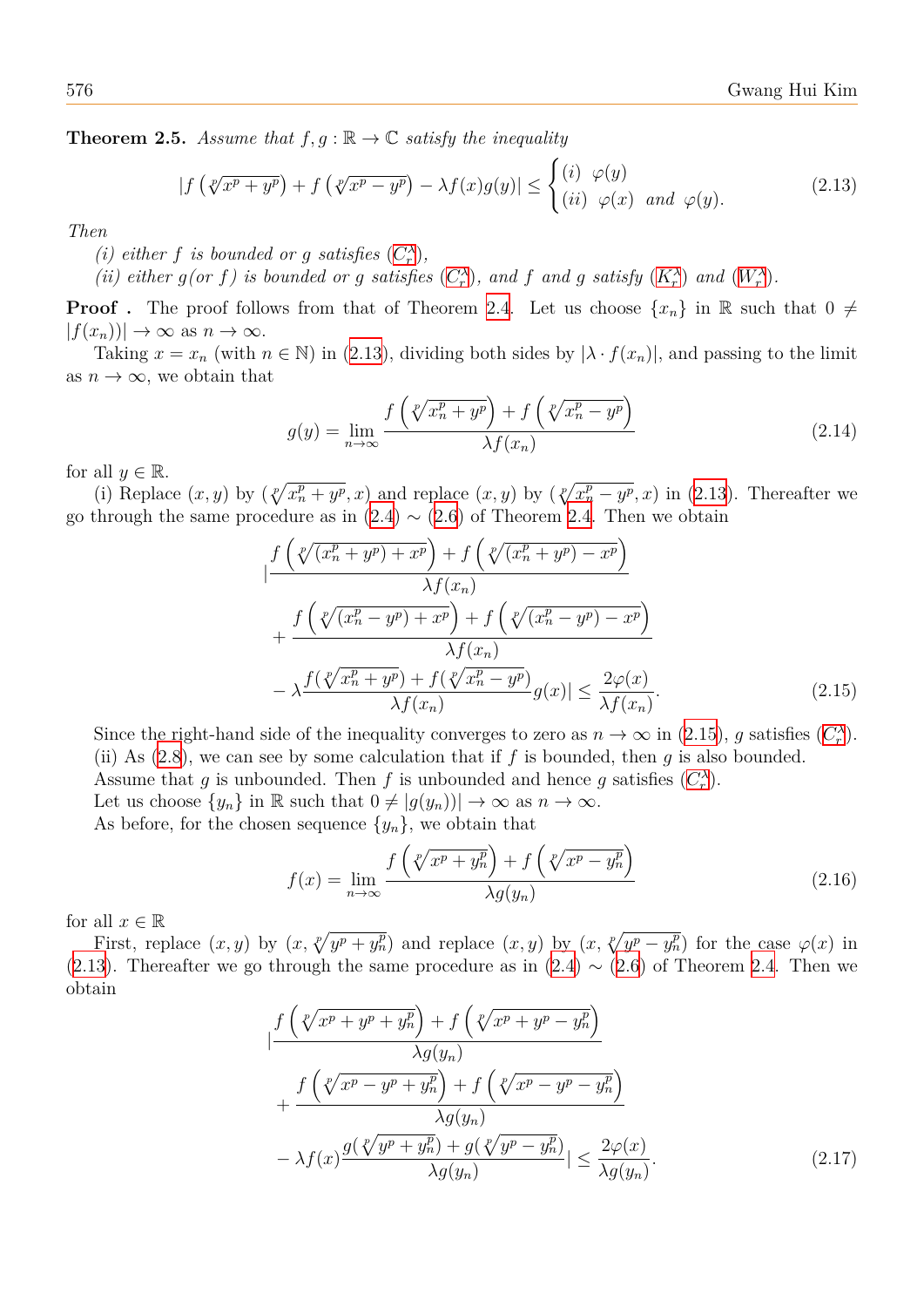Since the right-hand side of the inequality converges to zero as  $n \to \infty$  in (2.17), by appling (i)'s result and (2.16), (2.17) implies that *f* and *g* satisfy  $(W_r^{\lambda})$ .

Finally, for  $(K_r^{\lambda})$ , we also apply the same procedures as above.

Replace  $(x, y)$  by  $(y, \sqrt[p]{x^p + y_n^p})$  and replace  $(x, y)$  by  $(y, \sqrt[p]{x^p - y_n^p})$  for t[he ca](#page-5-1)se  $\varphi(y)$  in (2.13). As above, l[et us](#page-5-2) go [thro](#page-5-1)ugh the same procedure as in  $(2.16) \sim (2.17)$  $(2.16) \sim (2.17)$  $(2.16) \sim (2.17)$ , then we obtain

$$
\begin{split}\n&\left| \frac{f\left(\sqrt[p]{x^p + y^p + y_n^p}\right) + f\left(\sqrt[p]{x^p + y^p - y_n^p}\right)}{\lambda g(y_n)}\right| \\
&\left| \frac{f\left(\sqrt[p]{x^p - y^p + y_n^p}\right) + f\left(\sqrt[p]{x^p - y^p - y_n^p}\right)}{\lambda g(y_n)}\right| \\
&\left| - \lambda \frac{g(\sqrt[p]{x^p + y_n^p}) + g(\sqrt[p]{x^p - y_n^p})}{\lambda g(y_n)} f(y) \right| \leq \frac{2\varphi(y)}{\lambda g(y_n)}.\n\end{split} \tag{2.18}
$$

Taking the limit as  $n \to \infty$  in (2.18), applying (i)'s result and (2.16) and (2.18), we obtain the required result that *f* and *g* satisfy  $(K_r^{\lambda})$ .  $\Box$ 

Notice that, in Theorems 2.4 and 2.5, the second term  $\varphi(x)$  and  $\varphi(y)$  of (ii) in (2.1) and (2.13) can be replaced by the fact that *g* [sati](#page-6-0)sfies  $(C_r^{\lambda})$ , respectively.

The following corollaries follow i[mme](#page-1-4)diate from Theorems 2.4 and 2.5.

**Corollary 2.6.** *Assume that*  $f, g : \mathbb{R} \to \mathbb{C}$  $f, g : \mathbb{R} \to \mathbb{C}$  *satisfy the inequality* 

<span id="page-6-0"></span>
$$
|f(\sqrt[p]{x^p + y^p}) + f(\sqrt[p]{x^p - y^p}) - \lambda g(x)f(y)| \le \varepsilon.
$$

*Then*

*(i) either f is bounded or g satisfies*  $(C_r^{\lambda})$ *,* 

(ii) either  $g(or f)$  is bounded or g satisfies  $(C_r^{\lambda})$ , also f and g satisfy  $(K_r^{\lambda})$  and  $(W_r^{\lambda})$ .

**[C](#page-1-5)orollary 2.7.** *Assume that*  $f, g : \mathbb{R} \to \mathbb{C}$  *satisfy the inequality* 

$$
|f(\sqrt[p]{x^p + y^p}) + f(\sqrt[p]{x^p - y^p}) - \lambda f(x)g(y)| \le \varepsilon.
$$

*Then*

*(i) either f is bounded or g satisfies*  $(C_r^{\lambda})$ *,* 

(ii) either  $g(or f)$  is bounded or g satisfies  $(C_r^{\lambda})$ , also f and g satisfy  $(K_r^{\lambda})$  and  $(W_r^{\lambda})$ .

**[C](#page-1-5)orollary 2.8.** *Assume that*  $f, g : \mathbb{R} \to \mathbb{C}$  *satisfy the inequality* 

$$
|f(\sqrt[p]{x^p + y^p}) + f(\sqrt[p]{x^p - y^p}) - \lambda f(x)f(y)| \le \begin{cases} (i) \varphi(x), \\ (ii) \varphi(y), \\ (iii) \varepsilon. \end{cases}
$$

*Then either f is bounded or f satisfies*  $(C_r^{\lambda})$ *,* 

<span id="page-6-1"></span>**Remark 2.9.** In results, letting  $p = 1$  or  $\lambda = 2$ , one can obtain (C), (W), (K), (1.1), (1.2), (1.3)  $(C_r)$ ,  $(W_r)$ ,  $(K_r)$ . Hence they can be applied to stability results of cosine, Wilson, Kim, trigonometric *functional eqautions, etc. See Badora [4][, Ba](#page-1-5)dora and Ger [5], Baker [6], Fassi, et al.[11], Kannappan and Kim [17], Kim [18, 19, 20, 21, 22], and Almahalebi, et al. [2]. [L](#page-1-0)ett[ing](#page-1-1)*  $p = 2, 3, 4$  $p = 2, 3, 4$  $p = 2, 3, 4$  *and*  $\lambda = 1, 2$ *, [we](#page-1-7) ca[n ob](#page-1-9)tai[n th](#page-1-11)e other functional equations. If the obtained results can be extend [to](#page-1-6) th[em,](#page-1-8) th[en i](#page-1-10)t will be applied similarly to stability re[su](#page-10-5)lts.*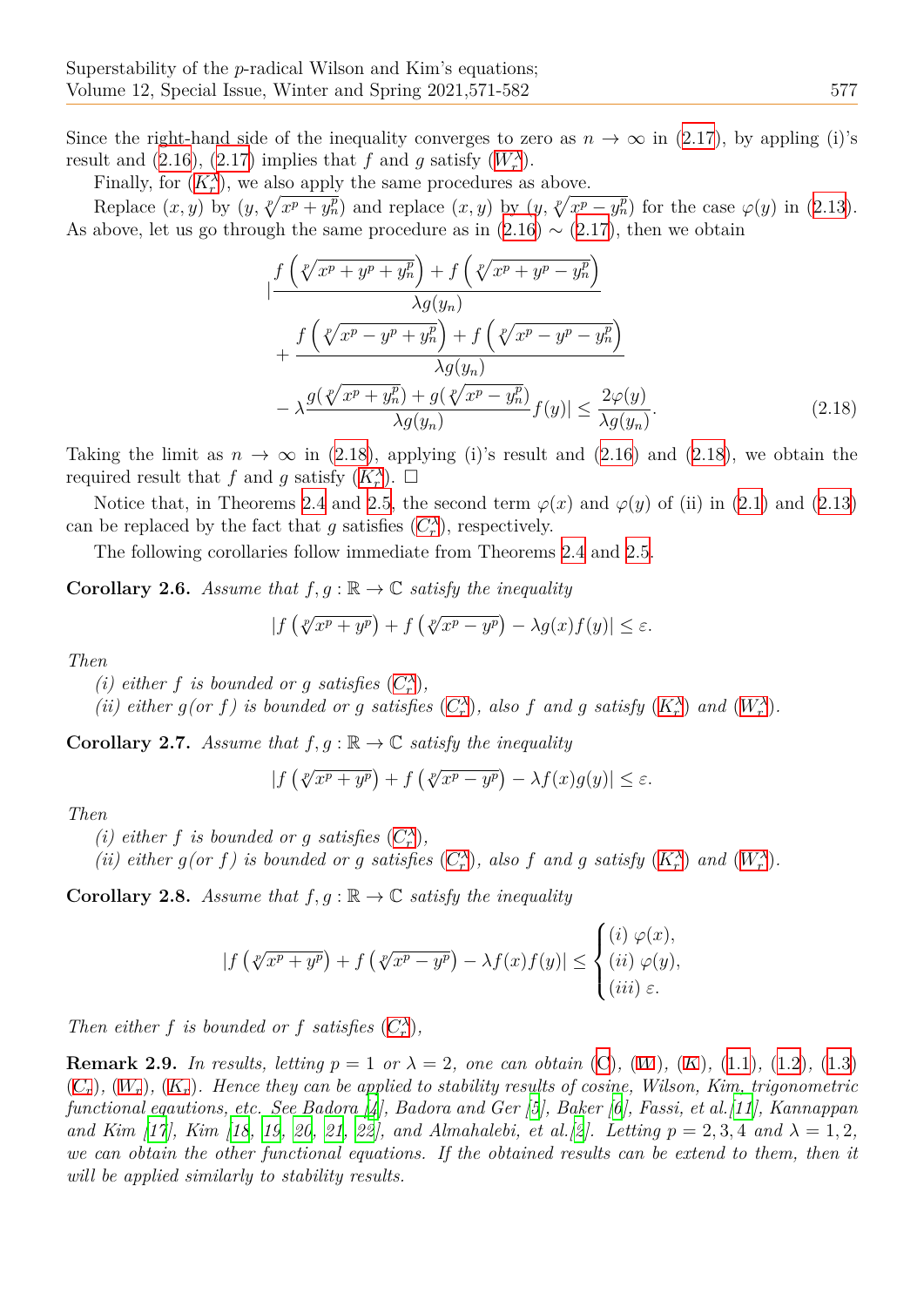## **3.** Applications of the case  $\hat{f}(x) := f(x)f(0)^{-1}$  in  $(W_r^{\lambda})$  and  $(K_r^{\lambda})$

Let  $\tilde{f}(x) := f(x)f(0)^{-1}$ . The following lemmas show that similar arguments hold without assuming the continuity. To make it easy to write, we continue [usin](#page-1-3)g this [nota](#page-1-4)tion  $\tilde{f}$  and note that it is legal only when  $f(0) \neq 0$ .

The following lemmas can be easy to check.

**Lemma 3.1.** *Let*  $f : \mathbb{R} \to \mathbb{C}$  *be a function satisfying* 

$$
f\left(\sqrt[p]{x^p + y^p}\right) + f\left(\sqrt[p]{x^p - y^p}\right) = \lambda f(x)f(y)
$$

*for all*  $x, y \in \mathbb{R}$ *. If f is an even function such that*  $f(0) \neq 0$ *, then*  $\widetilde{f}$  *satisfies*  $(C_r)$ *.* 

**Lemma 3.2.** *Let*  $f, g : \mathbb{R} \to \mathbb{C}$  *be functions satisfying* 

$$
f\left(\sqrt[p]{x^p + y^p}\right) + f\left(\sqrt[p]{x^p - y^p}\right) = \lambda f(x)g(y)
$$

<span id="page-7-1"></span>*for all*  $x, y \in \mathbb{R}$ *. If f is an even function such that*  $f(0) \neq 0$ *, then*  $\widetilde{f}$  *satisfies*  $(C_r)$ *.* 

**Lemma 3.3.** *Let*  $f, g : \mathbb{R} \to \mathbb{C}$  *be functions satisfying* 

$$
f\left(\sqrt[p]{x^p + y^p}\right) + f\left(\sqrt[p]{x^p - y^p}\right) = \lambda g(x)f(y)
$$

<span id="page-7-0"></span>*for all*  $x, y \in \mathbb{R}$ *. Then, for*  $f(0) \neq 0$ *,*  $\widetilde{f}$  *satisfies*  $(C_r)$ *.* 

**Theorem 3.4.** *Assume that*  $f, g : \mathbb{R} \to \mathbb{C}$  *satisfy the inequality* 

$$
|f\left(\sqrt[p]{x^p + y^p}\right) + f\left(\sqrt[p]{x^p - y^p}\right) - \lambda g(x)f(y)| \le \begin{cases} (i) & \varphi(x) \\ (ii) & \varphi(y) \end{cases} and \varphi(x). \tag{3.1}
$$

- *(i)* If *f is unbounded, then*  $\tilde{g}$  *satisfies*  $(C_r)$ *.*
- *(ii)* If  $g$ *( or f)* is unbounded, then  $\tilde{f}$  and  $\tilde{g}$  satisfy  $(C_r)$ .

**Proof.** (i) It follows trivially from Theorem 2.4 (i) and Lamma 3.3.

(ii) Assume that  $q$  or  $f$ ) is unbounde[d.](#page-1-7) Then  $f$  is unbounded. By (i),  $\tilde{q}$  satisfies  $(C_r)$ . From Th[e](#page-7-0)orem 2.4 (ii), *f* and *g* satisfy  $(K_r^{\lambda})$  and  $(W_r^{\lambda})$ . By [Lem](#page-1-7)ma 3.3,  $\tilde{f}$  satisfies  $(C_r)$ .  $\Box$ 

**Theorem 3.5.** *Assume that*  $f, g : \mathbb{R} \to \mathbb{C}$  *sat[isfy](#page-2-1)* the *inequality* 

$$
|f(\sqrt[p]{x^p + y^p}) + f(\sqrt[p]{x^p - y^p}) - \lambda f(x)g(y)| \le \begin{cases} (i) & \varphi(y) \\ (ii) & \varphi(x) \end{cases} and \varphi(y).
$$

- *(i)* If *f is unbounded, then*  $\widetilde{g}$  *satisfies*  $(C_r)$ *.*
- *(ii)* If  $g$ *( or f)* is unbounded, then  $\widetilde{f}$  and  $\widetilde{g}$  satisfy  $(C_r)$ .

**Proof.** (i) It follows trivially from Theorem 2.5 (ii) and Lemma 3.2.

(ii) Assume that  $g$ ( or  $f$ ) is unbounde[d.](#page-1-7) Then  $f$  is unbounded. By (i),  $\tilde{g}$  satisfies  $(C_r)$ . From Th[e](#page-7-1)orem 2.5 (ii), *f* and *g* satisfy  $(K_r^{\lambda})$  and  $(W_r^{\lambda})$ . By [Lem](#page-1-7)ma 3.3,  $\tilde{f}$  satisfies  $(C_r)$ .  $\Box$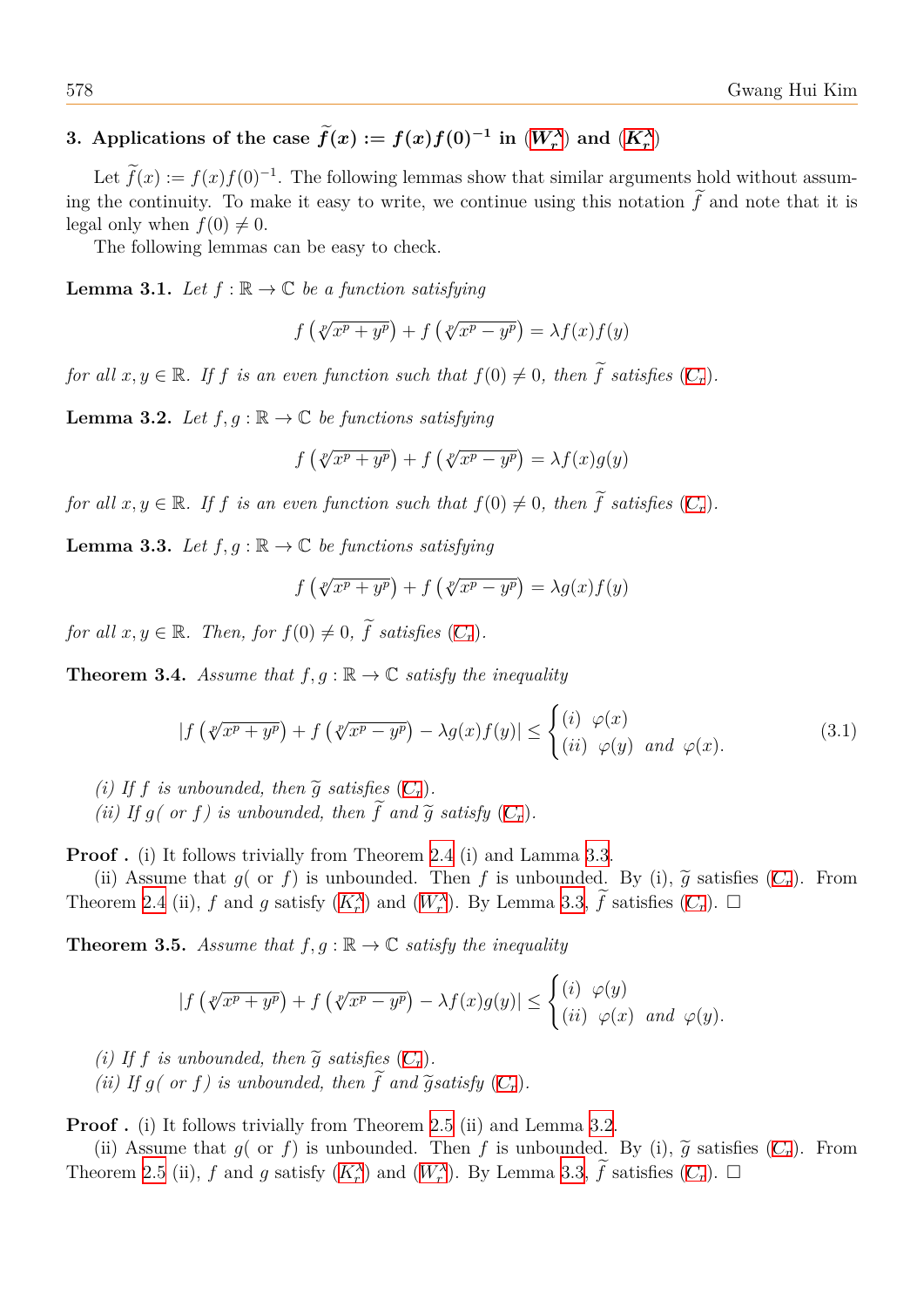**Corollary 3.6.** *Assume that*  $f, g : \mathbb{R} \to \mathbb{C}$  *satisfy the inequality* 

$$
|f(\sqrt[p]{x^p + y^p}) + f(\sqrt[p]{x^p - y^p}) - \lambda g(x)f(y)| \le \varepsilon,
$$
  

$$
|f(\sqrt[p]{x^p + y^p}) + f(\sqrt[p]{x^p - y^p}) - \lambda f(x)g(y)| \le \varepsilon.
$$

*(i)* If *f is unbounded, then*  $\widetilde{g}$  *satisfies*  $(C_r)$ *.* 

*(ii)* If  $g$ *( or f)* is unbounded, then  $\tilde{f}$  and  $\tilde{g}$  satisfy  $(C_r)$ .

**Corollary 3.7.** *Assume that*  $f : \mathbb{R} \to \mathbb{C}$  *s[atis](#page-1-7)fies the inequality* 

$$
|f(\sqrt[p]{x^p + y^p}) + f(\sqrt[p]{x^p - y^p}) - \lambda f(x)f(y)| \le \begin{cases} (i) & \varphi(x) \\ (ii) & \varphi(y) \\ (iii) & \varepsilon \end{cases}
$$

*If f is unbounded, then*  $\widetilde{f}$  *satisfies*  $(C_r)$ *.* 

**Remark 3.8.** As Remark 2.9, letting  $p = 1$  or  $\lambda = 2$ , we obtain some results, which are the results *given in Fassi[11].*

#### **4. Extension to Banac[h alg](#page-6-1)ebras**

In this sec[tion](#page-10-9), we will extend our main results to Banach algebras.

**Theorem 4.1.** *Let*  $(E, \|\cdot\|)$  *be a semisimple commutative Banach algebra. Assume that*  $f, g : \mathbb{R} \to E$ *satisfy the inequality*

$$
\|f\left(\sqrt[p]{x^p + y^p}\right) + f\left(\sqrt[p]{x^p - y^p}\right) - \lambda g(x)f(y)\| \le \begin{cases} (i) & \varphi(x) \\ (ii) & \varphi(y) \end{cases} and \varphi(x). \tag{4.1}
$$

Let  $z^* \in E^*$  be an arbitrary linear multiplicative functional.

- <span id="page-8-0"></span>*(i)* If  $z^* \circ f$  *is unbounded, then g satisfies*  $(C_r^{\lambda})$ *.*
- (ii) If  $z^* \circ g$  (or  $z^* \circ f$ ) is unbounded, then g satisfies  $(C_r^{\lambda})$ , and f and g satisfy  $(K_r^{\lambda})$  and  $(W_r^{\lambda})$ .

**Proof**. Assume that (4.1) holds and let  $z^* \in E^*$  be a linear multiplicative functional. Since *∥z <sup>∗</sup>∥* = 1, for all *x, y ∈* R, we have

$$
\varphi(x) \ge ||f(\sqrt[p]{x^p + y^p}) + f(\sqrt[p]{x^p - y^p}) - \lambda g(x)f(y)||
$$
  
\n
$$
= \sup_{||w^*||=1} |w^*(f(\sqrt[p]{x^p + y^p}) + f(\sqrt[p]{x^p - y^p}) - \lambda g(x)f(y))|
$$
  
\n
$$
\ge |z^*(f(\sqrt[p]{x^p + y^p})) + z^*(f(\sqrt[p]{x^p - y^p})) - \lambda \cdot z^*(g(x)) \cdot z^*(f(y))|,
$$

which states that the superpositions  $z^* \circ f$  and  $z^* \circ g$  yield solutions of the inequality (2.1) in Theorem 2.4.

Hence we can apply to Theorem 2.4 (i).

(i) Since, by assumption, the superposition  $z^* \circ f$  is unbounded, an appeal to Th[eore](#page-2-0)m 2.4 shows [tha](#page-2-1)t the superposition  $z^* \circ g$  is a solution of  $(C_r^{\lambda})$ , that is,

$$
(z^* \circ g)(\sqrt[p]{x^p + y^p}) + (z^* \circ g)(\sqrt[p]{x^p - y^p}) = \lambda (z^* \circ g)(x)(z^* \circ g)(y).
$$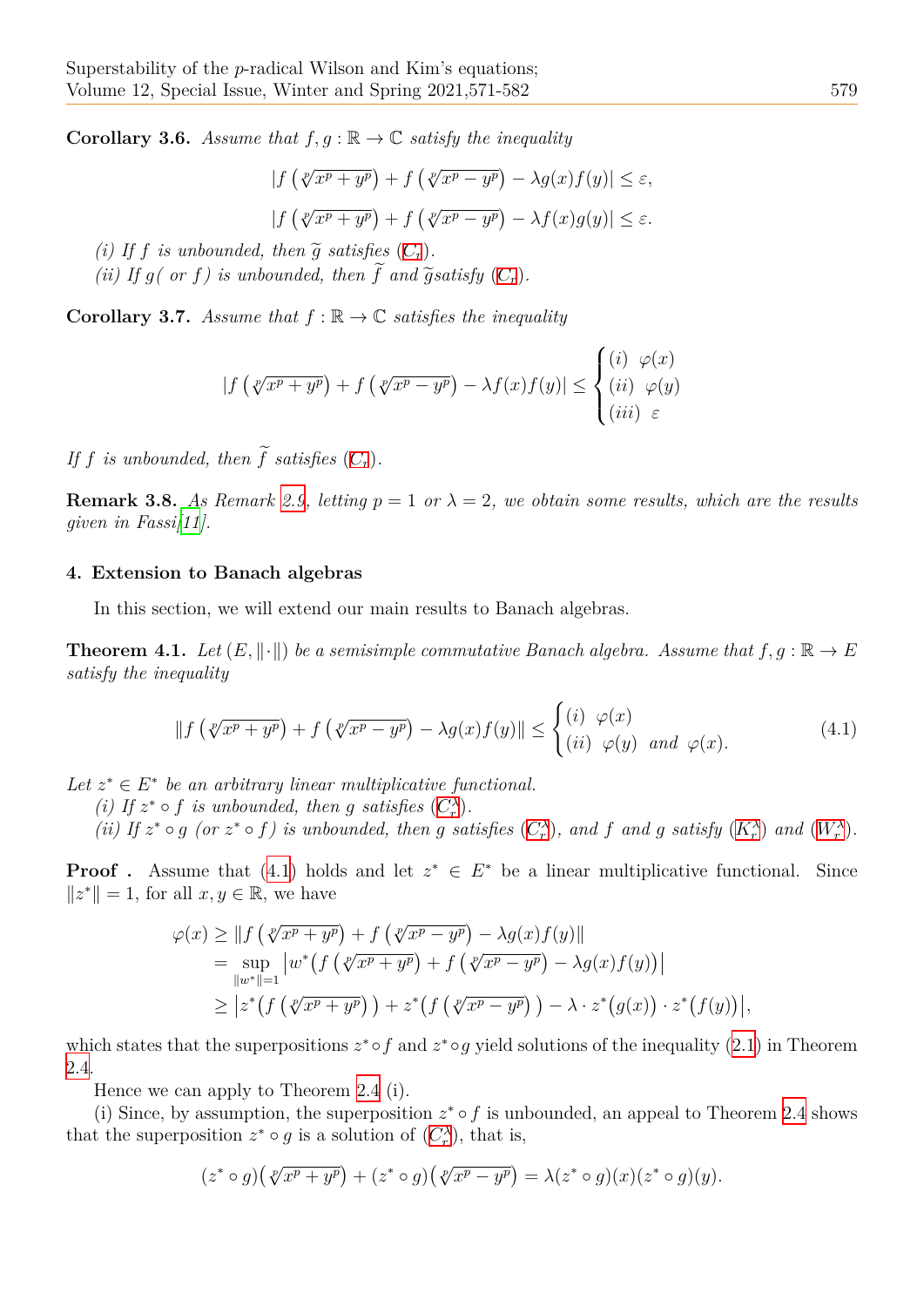Since *z ∗* is a linear multiplicative functional, we get

$$
z^*\big(g\big(\sqrt[p]{x^p+y^p}\big)+g\big(\sqrt[p]{x^p-y^p}\big)-\lambda g(x)g(y)\big)=0.
$$

Hence an unrestricted choice of *z ∗* implies that

$$
g\left(\sqrt[p]{x^p+y^p}\right)+g\left(\sqrt[p]{x^p-y^p}\right)-\lambda g(x)g(y)\in\bigcap\{\ker z^*:z^*\in E^*\}.
$$

Since *E* is a semisimple Banach algebra,  $\bigcap {\text{ker } z^* : z^* \in E^*} = 0$ , which means that *g* satisfies the claimed equation  $(C_r^{\lambda})$ .

(ii) By assumption, the superposition  $z^* \circ g$  is unbounded, an appeal to Theorem 2.4 shows that the results hold.

From a similar pro[ces](#page-1-5)s as in (2.8) of Theorem 2.4, we can show that the unboundedness of the superposition  $z^* \circ g$  implies the unboundedness of the superposition  $z^* \circ f$ .

First, it follows from the above result (i) that *g* satisfies the claimed equation  $(C_r^{\lambda})$ .

Next, an appeal to Theorem [2.4](#page-3-3) shows that  $z^* \circ f$  $z^* \circ f$  and  $z^* \circ g$  are solutions of the equations  $(K_r^{\lambda})$ and  $(W_r^{\lambda})$ , that is,

$$
(z^* \circ f)(\sqrt[p]{x^p + y^p}) + (z^* \circ f)(\sqrt[p]{x^p - y^p}) = \lambda (z^* \circ g)(x)(z^* \circ f)(y),
$$
  

$$
(z^* \circ f)(\sqrt[p]{x^p + y^p}) + (z^* \circ f)(\sqrt[p]{x^p - y^p}) = \lambda (z^* \circ f)(x)(z^* \circ g)(y).
$$

This means by a linear multiplicativity of *z ∗* that the differences

$$
\mathcal{D}K^{\lambda}(x, y) := f\left(\sqrt[p]{x^p + y^p}\right) + f\left(\sqrt[p]{x^p - y^p}\right) - \lambda g(x)f(y),
$$
  

$$
\mathcal{D}W^{\lambda}(x, y) := f\left(\sqrt[p]{x^p + y^p}\right) + f\left(\sqrt[p]{x^p - y^p}\right) - \lambda f(x)g(y)
$$

fall into the kernel of  $z^*$ . That is,  $z^*$   $(\mathcal{D}K^{\lambda}(z,w)) = 0$  and  $z^*$   $(\mathcal{D}W^{\lambda}(z,w)) = 0$ .

Hence an unrestricted choice of *z ∗* implies that

$$
\mathcal{D}K^{\lambda}(x,y), \ \mathcal{D}W^{\lambda}(x,y) \in \bigcap \{ \ker z^* : z^* \in E^* \}.
$$

Since the algebra *E* is semisimple,  $\bigcap {\text{ker } z^* : z^* \in E^*} = 0$ , which means that *f* and *g* satisfy the claimed equations  $(K_r^{\lambda})$  and  $(W_r^{\lambda})$ .  $\square$ 

By a similar procedure, we can prove the next theorem as an extension of Theorem 2.5. So we will skip the proof.

**Theorem 4.2.** *Let*  $(E, \|\cdot\|)$  *be a [semi](#page-1-3)simple commutative Banach algebra. Assume that*  $f, g : \mathbb{R} \to E$  $f, g : \mathbb{R} \to E$  $f, g : \mathbb{R} \to E$ *satisfy the inequality*

$$
\|f\left(\sqrt[p]{x^p + y^p}\right) + f\left(\sqrt[p]{x^p - y^p}\right) - \lambda f(x)g(y)\| \le \begin{cases} (i) & \varphi(y) \\ (ii) & \varphi(x) \end{cases} and \varphi(y). \tag{4.2}
$$

Let  $z^* \in E^*$  be an arbitrary linear multiplicative functional.

- *(i)* If  $z^* \circ f$  *is unbounded, then g satisfies*  $(C_r^{\lambda})$ *.*
- (ii) If  $z^* \circ g$  (or  $z^* \circ f$ ) is unbounded, then g satisfies  $(C_r^{\lambda})$ , and f and g satisfy  $(K_r^{\lambda})$  and  $(W_r^{\lambda})$ .

**Corollary 4.3.** *Let*  $(E, \|\cdot\|)$  *be a semisimple commutative Banach algebra. Assume that*  $f, g : \mathbb{R} \to E$ *satisfy the inequality*

$$
\|f\left(\sqrt[p]{x^p+y^p}\right)+f\left(\sqrt[p]{x^p-y^p}\right)-\lambda g(x)f(y)\| \leq \varepsilon.
$$

Let  $z^* \in E^*$  be an arbitrary linear multiplicative functional.

*(i)* If  $z^* \circ f$  *is unbounded, then g satisfies*  $(C_r^{\lambda})$ *.* 

(ii) If  $z^* \circ g$  (or  $z^* \circ f$ ) is unbounded, then g satisfies  $(C_r^{\lambda})$ , and f and g satisfy  $(K_r^{\lambda})$  and  $(W_r^{\lambda})$ .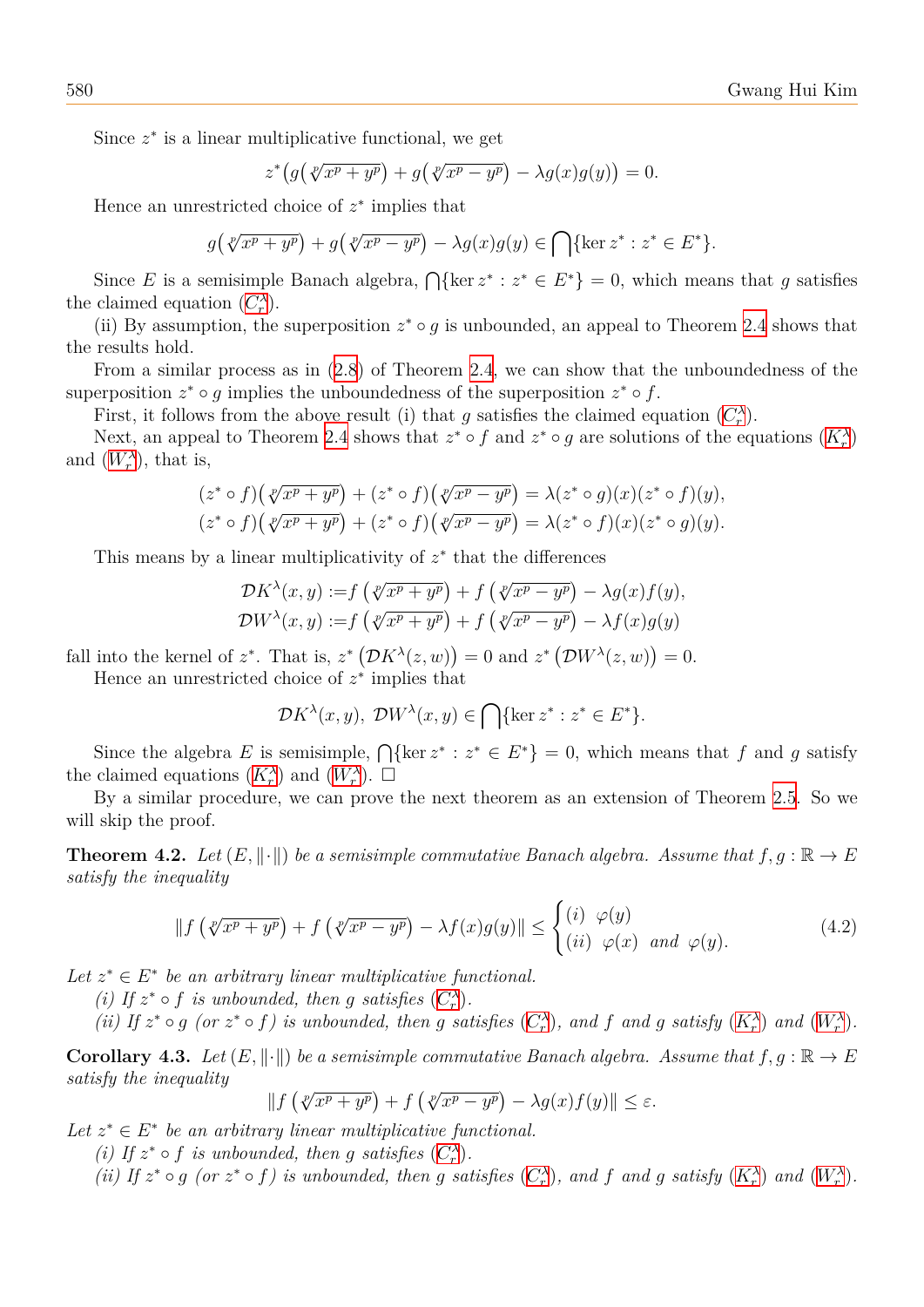**Corollary 4.4.** *Let*  $(E, \|\cdot\|)$  *be a semisimple commutative Banach algebra. Assume that*  $f, g : \mathbb{R} \to E$ *satisfy the inequality*

$$
\|f\left(\sqrt[p]{x^p+y^p}\right)+f\left(\sqrt[p]{x^p-y^p}\right)-\lambda f(x)g(y)\| \leq \varepsilon.
$$

Let  $z^* \in E^*$  be an arbitrary linear multiplicative functional.

- *(i)* If  $z^* \circ f$  *is unbounded, then g satisfies*  $(C_r^{\lambda})$ *.*
- (ii) If  $z^* \circ g$  (or  $z^* \circ f$ ) is unbounded, then g satisfies  $(C_r^{\lambda})$ , and f and g satisfy  $(K_r^{\lambda})$  and  $(W_r^{\lambda})$ .

**Corollary 4.5.** *Let*  $(E, \|\cdot\|)$  *be a semisimple c[omm](#page-1-5)utative Banach algebra. Assume that*  $f, g : \mathbb{R} \to E$ *satisfy the inequality*

$$
\|f(\sqrt[p]{x^p + y^p}) + f(\sqrt[p]{x^p - y^p}) - \lambda f(x)f(y)\| \le \begin{cases} (i) & \varphi(x) \\ (ii) & \varphi(y) \\ (iii) & \varepsilon. \end{cases}
$$

*Then either the superposition*  $z^* \circ f$  *is bounded for each linear multiplicative functional*  $z^* \in E^*$ *or f satisfies*  $(C_r^{\lambda})$ *.* 

**Remark 4.6.** (1) Letting  $p = 1$  or  $\lambda = 2$ , we can get  $(C)$ ,  $(W)$ ,  $(K)$ ,  $(C_r)$ ,  $(1.1)$ ,  $(1.2)$ ,  $(1.3)$ *. Hence they can be a[pplie](#page-1-5)d to stability results of cosine, Wilson, Kim, trigonometric functional equations. See [2, 4, 5, 17, 18, 19, 20, 21].*

*(2)* The results of Section 3 also can be extended to [B](#page-1-0)an[ach](#page-1-1) al[geb](#page-1-2)ra[s. B](#page-1-7)y [app](#page-1-6)lyi[ng](#page-1-8)  $p = 1$  $p = 1$  or  $\lambda = 2$ , *some results can be derived.*

#### **Ack[no](#page-10-8)[w](#page-10-5)l[ed](#page-10-10)[gm](#page-11-3)[ent](#page-11-4)**

This work was supported by Kangnam University Research Grant in 2019.

### **References**

- [1] J. d'Alembert, *Memoire sur les Principes de Mecanique*, Hist. Acad. Sci. Paris, (1769), 278–286
- [2] M. Almahalebi, R. El Ghali, S. Kabbaj, C. Park, *Superstability of p-radical functional equations related to Wilson– Kannappan–Kim functional equations*, Results Math. **76** (2021), Paper No. 97.
- [3] T. Aoki, *On the stability of the linear transformation in Banach spaces*, J. Math. Soc. Japan **2** (1950), 64–66.
- <span id="page-10-3"></span>[4] R. Badora, *On the stability of cosine functional equation*, Rocznik Naukowo-Dydak. Prace Mat. **15** (1998), 1–14.
- <span id="page-10-8"></span>[5] R. Badora, R. Ger, *On some trigonometric functional inequalities*, in Functional Equations- Results and Advances, 2002, pp. 3–15.
- <span id="page-10-2"></span>[6] J. A. Baker, *The stability of the cosine equation*, Proc. Am. Math. Soc. **80** (1980), 411–416.
- <span id="page-10-10"></span><span id="page-10-5"></span>[7] J. A. Baker, J. Lawrence, F. Zorzitto, *The stability of the equation*  $f(x + y) = f(x)f(y)$ , Proc. Am. Math. Soc. **74** (1979), 242–246.
- <span id="page-10-4"></span>[8] B. Bouikhalene, E. Elqorachi, J. M. Rassias, *The superstability of d'Alembert's functional equation on the Heisenberg group,* Appl. Math. Lett. **23** (2010), 105–109.
- [9] D. G. Bourgin, *Approximately isometric and multiplicative transformations on continuous function rings*, Duke Math. J. **16,** (1949), 385–397.
- <span id="page-10-6"></span>[10] P. W. Cholewa, *The stability of the sine equation*, Proc. Am. Math. Soc. **88** (1983), 631–634.
- <span id="page-10-1"></span>[11] Iz. EL-Fassi, S. Kabbaj, G. H. Kim, *Superstability of a Pexider-type trigonometric functional equation in normed algebras*, Inter. J. Math. Anal. **9** (58), (2015), 2839–2848.
- [12] M. Eshaghi Gordji, M. Parviz, *On the Hyers-Ulam-Rassias stability of the functional equation*  $f(\sqrt{x^2 + y^2}) =$  $f(x) + f(y)$ , Nonlinear Funct. Anal. Appl. **14**, (2009), 413–420.
- <span id="page-10-9"></span>[13] P. Gǎvruta, *On the stability of some functional equations*, Th. M. Rassias and J. Tabor (eds.), Stability of mappings of Hyers-Ulam type, Hadronic Press, New York, 1994, pp. 93–98.
- <span id="page-10-7"></span><span id="page-10-0"></span>[14] D. H. Hyers, *On the stability of the linear functional equation*, Proc. Nat. Acad. Sci. USA **27** (1941), 222–224.